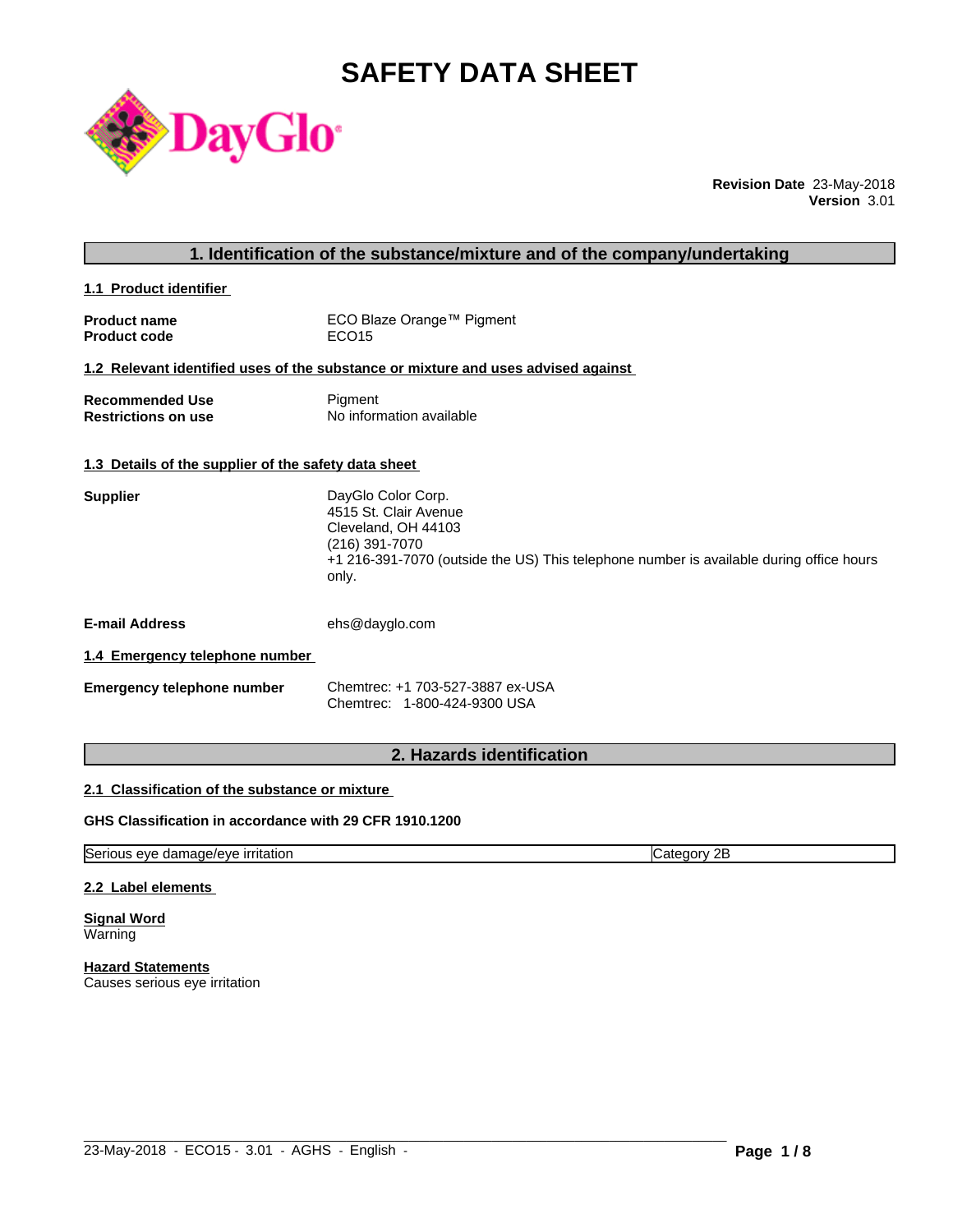

#### **Precautionary Statements - Prevention** Wash face, hands and any exposed skin thoroughly after handling Wear eye protection/ face protection

#### **Precautionary Statements - Response**

IF IN EYES: Rinse cautiously with water for several minutes. Remove contact lenses, if present and easy to do. Continue rinsing If eye irritation persists: Get medical advice/attention

#### **2.3. Other Hazards Hazards not otherwise classified (HNOC)** Not Applicable

#### **2.4 Other information**

Not Applicable

**Unknown Acute Toxicity** <1% of the mixture consists of ingredient(s) of unknown toxicity

## **3. Composition/Information on Ingredients**

## **Substance**

**Mixture**

| <b>Chemical Name</b>                               | CAS No.             | Weight-%                                      |
|----------------------------------------------------|---------------------|-----------------------------------------------|
| Basic<br>(tetrachlorozincate)<br>Violet<br>. ا . ب | 73398-89-           |                                               |
| exact percentage (concentration) c<br>he           | composition<br>- Ot | $\alpha$ has been withheld as a trade secret. |

## **4. First aid measures**

#### **4.1 Description of first-aid measures**

| <b>General advice</b>                                                          | No information available.                                                                                                                                                                                               |  |
|--------------------------------------------------------------------------------|-------------------------------------------------------------------------------------------------------------------------------------------------------------------------------------------------------------------------|--|
| Eye contact                                                                    | Immediately flush with plenty of water. After initial flushing, remove any contact lenses and<br>continue flushing for at least 15 minutes. Keep eye wide open while rinsing. If symptoms<br>persist, call a physician. |  |
| <b>Skin contact</b>                                                            | Immediate medical attention is not required. Wash off with soap and water.                                                                                                                                              |  |
| <b>Inhalation</b>                                                              | Immediate medical attention is not required. Move to fresh air.                                                                                                                                                         |  |
| <b>Ingestion</b>                                                               | Do NOT induce vomiting. Drink plenty of water. Consult a physician.                                                                                                                                                     |  |
| 4.2 Most important symptoms and effects, both acute and delayed                |                                                                                                                                                                                                                         |  |
| <b>Symptoms</b>                                                                | See Section 2.2, Label Elements and/or Section 11, Toxicological effects.                                                                                                                                               |  |
| 4.3 Indication of any immediate medical attention and special treatment needed |                                                                                                                                                                                                                         |  |
| Notes to physician                                                             | Treat symptomatically.                                                                                                                                                                                                  |  |
|                                                                                |                                                                                                                                                                                                                         |  |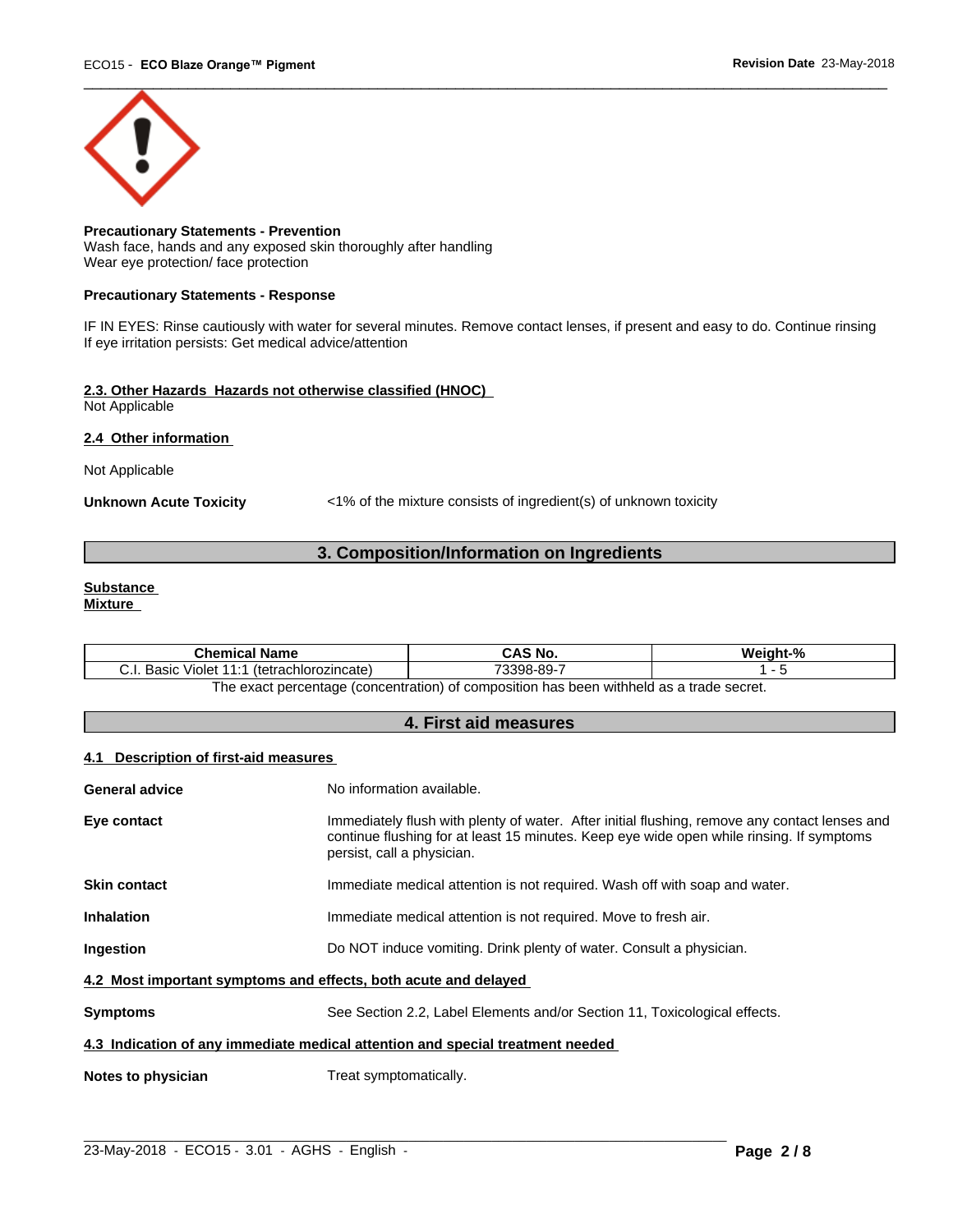#### **5. Fire-Fighting Measures**

 $\overline{\phantom{a}}$  ,  $\overline{\phantom{a}}$  ,  $\overline{\phantom{a}}$  ,  $\overline{\phantom{a}}$  ,  $\overline{\phantom{a}}$  ,  $\overline{\phantom{a}}$  ,  $\overline{\phantom{a}}$  ,  $\overline{\phantom{a}}$  ,  $\overline{\phantom{a}}$  ,  $\overline{\phantom{a}}$  ,  $\overline{\phantom{a}}$  ,  $\overline{\phantom{a}}$  ,  $\overline{\phantom{a}}$  ,  $\overline{\phantom{a}}$  ,  $\overline{\phantom{a}}$  ,  $\overline{\phantom{a}}$ 

#### **5.1 Extinguishing media**

#### **Suitable extinguishing media**

Use extinguishing measures that are appropriate to local circumstances and the surrounding environment.

**Unsuitable Extinguishing Media** None.

#### **5.2 Special hazards arising from the substance or mixture**

#### **Special Hazard**

None known based on information supplied.

**Hazardous Combustion Products** Carbon oxides. Nitrogen oxides (NOx).

#### **Explosion Data**

**Sensitivity to Mechanical Impact** None.

**Sensitivity to Static Discharge** Fine dust dispersed in air, in sufficient concentrations, and in the presence of an ignition source is a potential dust explosion hazard.

#### **5.3 Advice for firefighters**

As in any fire, wear self-contained breathing apparatus pressure-demand, MSHA/NIOSH (approved or equivalent) and full protective gear.

#### **6. Accidental Release Measures**

#### **6.1 Personal precautions, protective equipment and emergency procedures**

Ensure adequate ventilation, especially in confined areas. Use personal protective equipment.

#### **6.2 Environmental precautions**

Dust deposits should not be allowed to accumulate on surfaces as these may form an explosive mixture if they are released into the atmosphere in sufficient concentration. Avoid dispersal of dust in the air (i.e., cleaning dusty surfaces with compressed air). Nonsparking tools should be used. Prevent product from entering drains.

#### **6.3 Methods and materials for containment and cleaning up**

| <b>Methods for Containment</b> | Prevent dust cloud. Cover powder spill with plastic sheet or tarp to minimize spreading.                                                                                                                                                                                                                                                                                                |
|--------------------------------|-----------------------------------------------------------------------------------------------------------------------------------------------------------------------------------------------------------------------------------------------------------------------------------------------------------------------------------------------------------------------------------------|
| Methods for cleaning up        | Avoid dust formation. Take precautionary measures against static discharges. Do not dry<br>sweep dust. Wet dust with water before sweeping or use a vacuum to collect dust. Use<br>personal protective equipment. Take up mechanically and collect in suitable container for<br>disposal. Prevent product from entering drains. Keep in suitable and closed containers for<br>disposal. |

#### **7. Handling and storage**

#### **7.1 Precautions for safe handling**

| Advice on safe handling                                          | Avoid dust formation. Take precautionary measures against static discharges. Fine dust<br>dispersed in air may ignite. Wear personal protective equipment. |
|------------------------------------------------------------------|------------------------------------------------------------------------------------------------------------------------------------------------------------|
| <b>Hygiene measures</b>                                          | Handle in accordance with good industrial hygiene and safety practice.                                                                                     |
| 7.2 Conditions for safe storage, including any incompatibilities |                                                                                                                                                            |
| <b>Storage Conditions</b>                                        | Keep tightly closed in a dry and cool place.                                                                                                               |
| <b>Materials to Avoid</b>                                        | No materials to be especially mentioned.                                                                                                                   |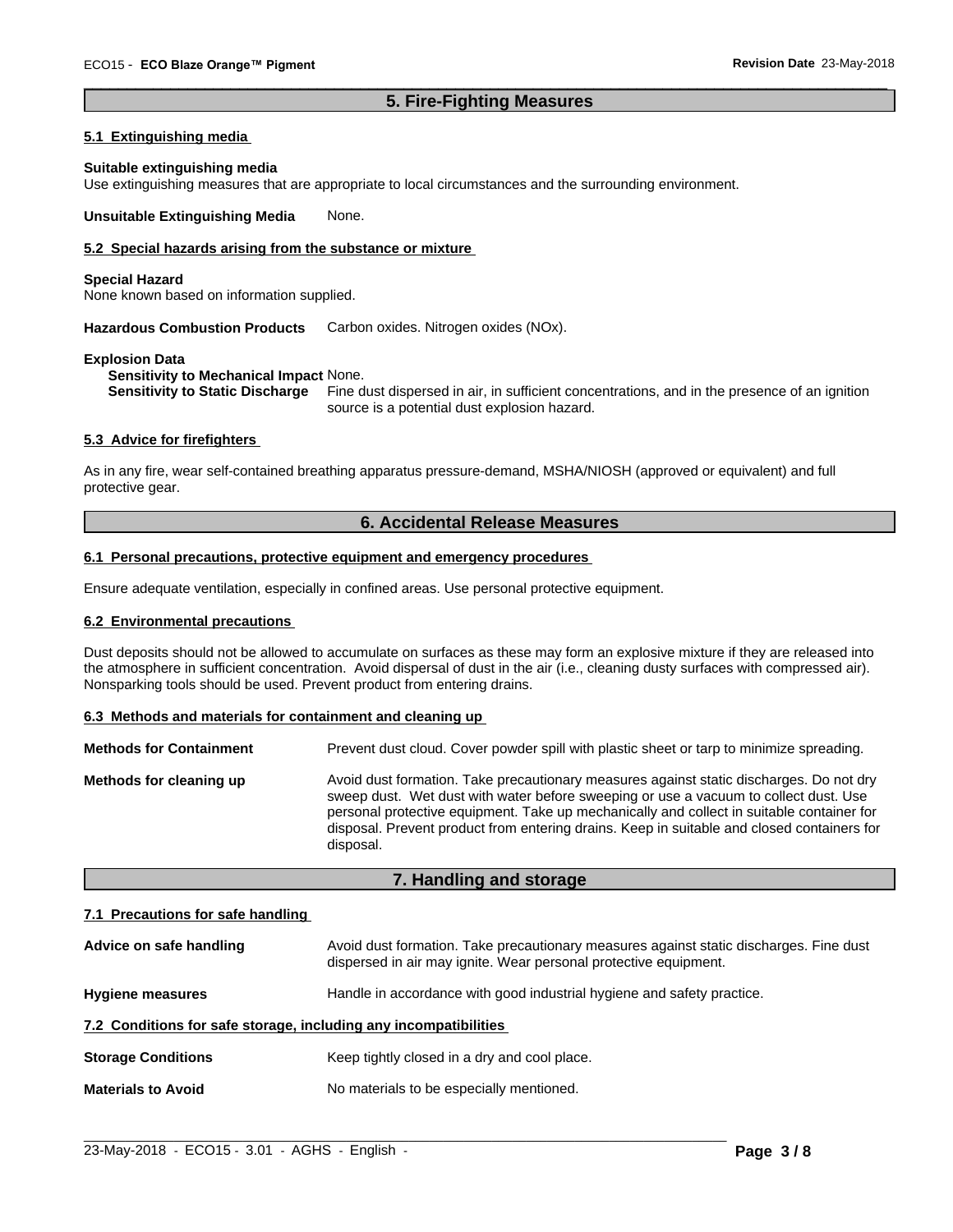## **8. Exposure controls/personal protection**

 $\overline{\phantom{a}}$  ,  $\overline{\phantom{a}}$  ,  $\overline{\phantom{a}}$  ,  $\overline{\phantom{a}}$  ,  $\overline{\phantom{a}}$  ,  $\overline{\phantom{a}}$  ,  $\overline{\phantom{a}}$  ,  $\overline{\phantom{a}}$  ,  $\overline{\phantom{a}}$  ,  $\overline{\phantom{a}}$  ,  $\overline{\phantom{a}}$  ,  $\overline{\phantom{a}}$  ,  $\overline{\phantom{a}}$  ,  $\overline{\phantom{a}}$  ,  $\overline{\phantom{a}}$  ,  $\overline{\phantom{a}}$ 

## **8.1 Exposure Guidelines**

#### **8.2 Appropriate engineering controls**

| <b>Engineering Measures</b>   | <b>Showers</b><br>Eyewash stations<br>Ventilation systems.                                                     |
|-------------------------------|----------------------------------------------------------------------------------------------------------------|
|                               | 8.3 Individual protection measures, such as personal protective equipment                                      |
| <b>Eve/Face Protection</b>    | Safety glasses with side-shields.                                                                              |
| Skin and body protection      | Wear chemical resistant footwear and clothing such as gloves, an apron or a whole body<br>suit as appropriate. |
| <b>Respiratory protection</b> | . NIOSH/MSHA approved respiratory protection should be worn if exposure is anticipated.                        |
| <b>Hygiene measures</b>       | See section 7 for more information                                                                             |

**9. Physical and chemical properties**

#### **9.1 Information on basic physical and chemical properties**

| <b>Physical state</b>                       | Solid                                 |                          |                          |
|---------------------------------------------|---------------------------------------|--------------------------|--------------------------|
| Appearance                                  | Powder                                | Color                    | Orange                   |
| Odor                                        | Mild                                  | <b>Odor Threshold</b>    | No information available |
| <b>Property</b>                             | <b>Values</b>                         | Remarks • Methods        |                          |
| рH                                          | Not Applicable                        |                          |                          |
| <b>Melting/freezing point</b>               | 145 °C / 293 °F                       |                          |                          |
| Boiling point/boiling range                 | Not applicable                        | No information available |                          |
| <b>Flash Point</b>                          | Not Applicable                        | No information available |                          |
| <b>Evaporation rate</b>                     | Not Applicable                        | No information available |                          |
| Flammability (solid, gas)                   |                                       | No information available |                          |
| <b>Flammability Limits in Air</b>           |                                       |                          |                          |
| upper flammability limit                    |                                       | No information available |                          |
| lower flammability limit                    |                                       | No information available |                          |
| Vapor pressure                              | Not Applicable                        |                          |                          |
| <b>Vapor density</b>                        | Not Applicable                        |                          |                          |
| <b>Specific Gravity</b>                     | 1.2                                   |                          |                          |
| <b>Water solubility</b>                     | Insoluble in water                    |                          |                          |
| Solubility in other solvents                |                                       | No information available |                          |
| <b>Partition coefficient</b>                |                                       | No information available |                          |
| <b>Autoignition temperature</b>             |                                       | No information available |                          |
| <b>Decomposition temperature</b>            |                                       | No information available |                          |
| <b>Viscosity, kinematic</b>                 |                                       | No information available |                          |
| Viscosity, dynamic                          |                                       | No information available |                          |
| <b>Explosive properties</b>                 | Fine dust dispersed in air may ignite |                          |                          |
| <b>Oxidizing Properties</b>                 |                                       | No information available |                          |
| 9.2 Other information                       |                                       |                          |                          |
| Volatile organic compounds (VOC)<br>content | No information available              |                          |                          |

## **10. Stability and Reactivity**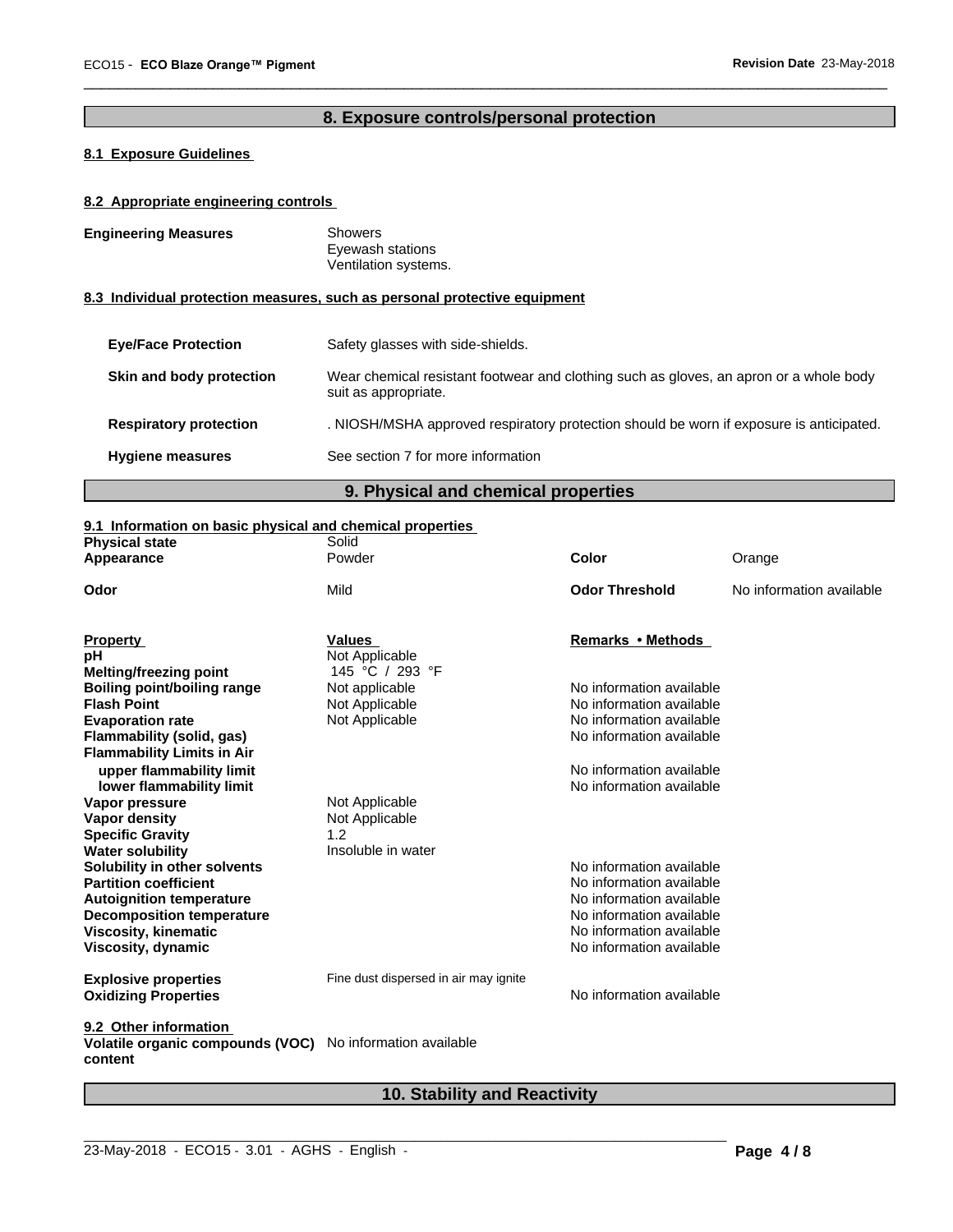#### **10.1 Reactivity**

No dangerous reaction known under conditions of normal use

#### **10.2 Chemical stability**

**Stable** 

#### **10.3 Possibility of hazardous reactions**

None under normal processing.

#### **10.4 Conditions to Avoid**

Dust formation. Take precautionary measures against static discharges.

#### **10.5 Incompatible Materials**

None known based on information supplied.

#### **10.6 Hazardous Decomposition Products**

None known based on information supplied.

#### **11. Toxicological information**

 $\overline{\phantom{a}}$  ,  $\overline{\phantom{a}}$  ,  $\overline{\phantom{a}}$  ,  $\overline{\phantom{a}}$  ,  $\overline{\phantom{a}}$  ,  $\overline{\phantom{a}}$  ,  $\overline{\phantom{a}}$  ,  $\overline{\phantom{a}}$  ,  $\overline{\phantom{a}}$  ,  $\overline{\phantom{a}}$  ,  $\overline{\phantom{a}}$  ,  $\overline{\phantom{a}}$  ,  $\overline{\phantom{a}}$  ,  $\overline{\phantom{a}}$  ,  $\overline{\phantom{a}}$  ,  $\overline{\phantom{a}}$ 

#### **11.1 Acute toxicity**

#### **Numerical measures of toxicity: Product Information**

| LD50 Oral:          | LC50 (Dust/Mist)              |
|---------------------|-------------------------------|
| $2,000$ mg/kg (rat) | $> 5.53$ mg/l (4 hours) (rat) |

#### **The following values are calculated based on chapter 3.1 of the GHS document**

**Unknown Acute Toxicity**  $\langle 1\% \rangle$  of the mixture consists of ingredient(s) of unknown toxicity

**Oral LD50** 48,733.00 mg/kg **LC50 (Dust/Mist)** 80.90 mg/l

#### **Numerical measures of toxicity: Component Information**

| <b>Chemical Name</b>      | LD50 Oral        | <b>LD50 Dermal</b> | <b>LC50 Inhalation</b> |
|---------------------------|------------------|--------------------|------------------------|
| Basic Violet 11:1<br>C.I. | Rat<br>220 mg/kg |                    | $0.83$ mg/l (4 hour)   |
| (tetrachlorozincate)      |                  |                    |                        |
| 73398-89-7                |                  |                    |                        |

 $\_$  ,  $\_$  ,  $\_$  ,  $\_$  ,  $\_$  ,  $\_$  ,  $\_$  ,  $\_$  ,  $\_$  ,  $\_$  ,  $\_$  ,  $\_$  ,  $\_$  ,  $\_$  ,  $\_$  ,  $\_$  ,  $\_$  ,  $\_$  ,  $\_$  ,  $\_$  ,  $\_$  ,  $\_$  ,  $\_$  ,  $\_$  ,  $\_$  ,  $\_$  ,  $\_$  ,  $\_$  ,  $\_$  ,  $\_$  ,  $\_$  ,  $\_$  ,  $\_$  ,  $\_$  ,  $\_$  ,  $\_$  ,  $\_$  ,

#### **11.2 Information on toxicologicaleffects**

### **Skin corrosion/irritation**

Product Information • May cause irritation Component Information • No information available

#### **Serious eye damage/eye irritation**

Product Information

• Irritating to eyes

Component Information

• No information available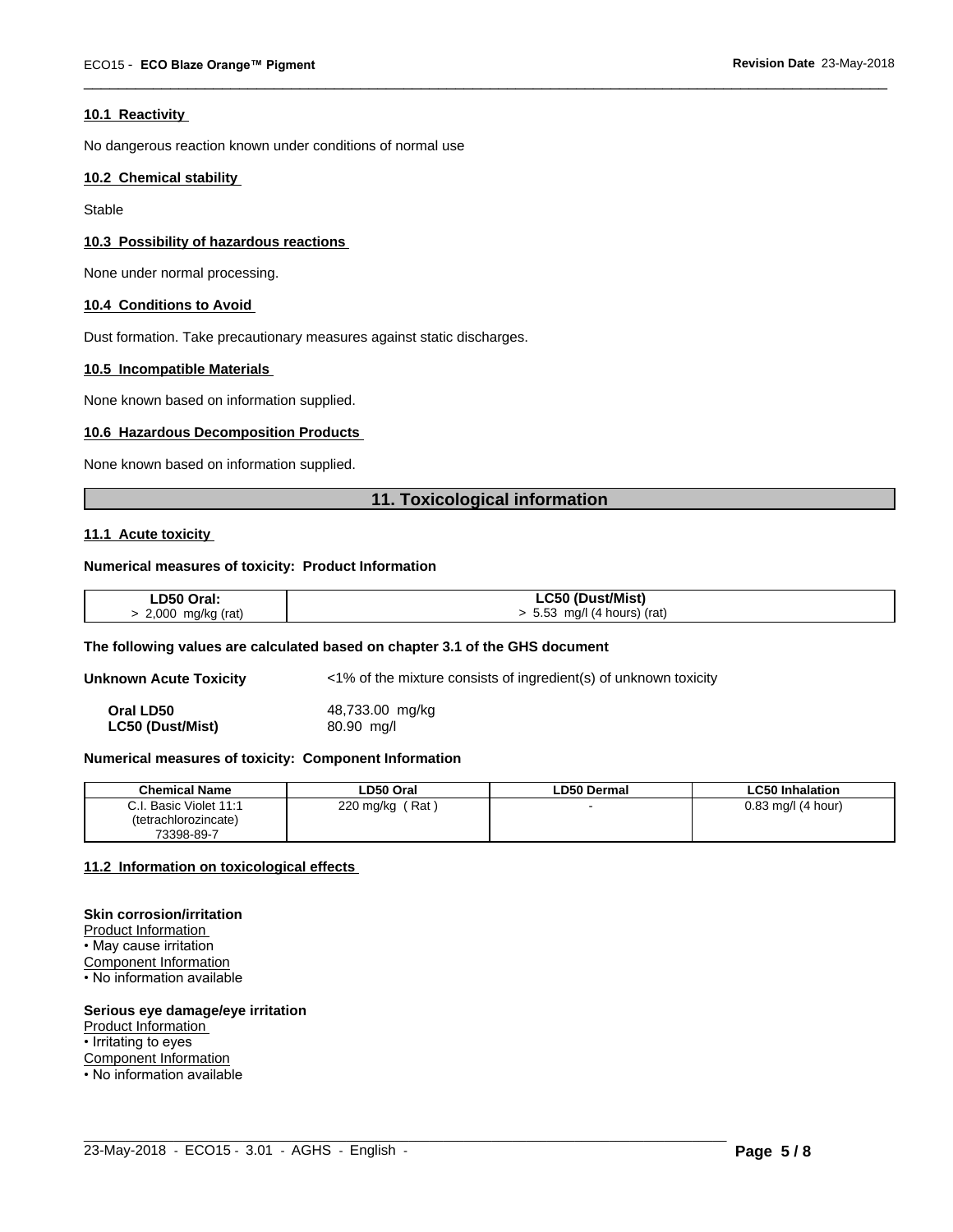#### **Respiratory or skin sensitization**

Product Information • No information available Component Information • No information available

#### **Germ cell mutagenicity**

Product Information • No information available Component Information • No information available

#### **Carcinogenicity**

Product Information • Contains no ingredient listed as a carcinogen Component Information  $\overline{\cdot}$  No information available

#### **Reproductive toxicity**

Product Information • No information available Component Information • No information available

#### **STOT - single exposure** No information available

#### **STOT - repeated exposure**

• No known effect

#### **Other adverse effects**

Product Information • No information available Component Information • No information available

#### **Aspiration hazard**

Product Information • No information available Component Information • No information available

## **12. Ecological information**

 $\_$  ,  $\_$  ,  $\_$  ,  $\_$  ,  $\_$  ,  $\_$  ,  $\_$  ,  $\_$  ,  $\_$  ,  $\_$  ,  $\_$  ,  $\_$  ,  $\_$  ,  $\_$  ,  $\_$  ,  $\_$  ,  $\_$  ,  $\_$  ,  $\_$  ,  $\_$  ,  $\_$  ,  $\_$  ,  $\_$  ,  $\_$  ,  $\_$  ,  $\_$  ,  $\_$  ,  $\_$  ,  $\_$  ,  $\_$  ,  $\_$  ,  $\_$  ,  $\_$  ,  $\_$  ,  $\_$  ,  $\_$  ,  $\_$  ,

 $\overline{\phantom{a}}$  ,  $\overline{\phantom{a}}$  ,  $\overline{\phantom{a}}$  ,  $\overline{\phantom{a}}$  ,  $\overline{\phantom{a}}$  ,  $\overline{\phantom{a}}$  ,  $\overline{\phantom{a}}$  ,  $\overline{\phantom{a}}$  ,  $\overline{\phantom{a}}$  ,  $\overline{\phantom{a}}$  ,  $\overline{\phantom{a}}$  ,  $\overline{\phantom{a}}$  ,  $\overline{\phantom{a}}$  ,  $\overline{\phantom{a}}$  ,  $\overline{\phantom{a}}$  ,  $\overline{\phantom{a}}$ 

#### **12.1 Toxicity**

**Ecotoxicity No information available** 

1.767 % of the mixture consists of components(s) of unknown hazards to the aquatic environment

#### **Ecotoxicity effects**

#### **12.2 Persistence and degradability**

Total Biodegradation = 0.78% (based on computer modeling).

#### **12.3 Bioaccumulative potential**

Discharge into the environment must be avoided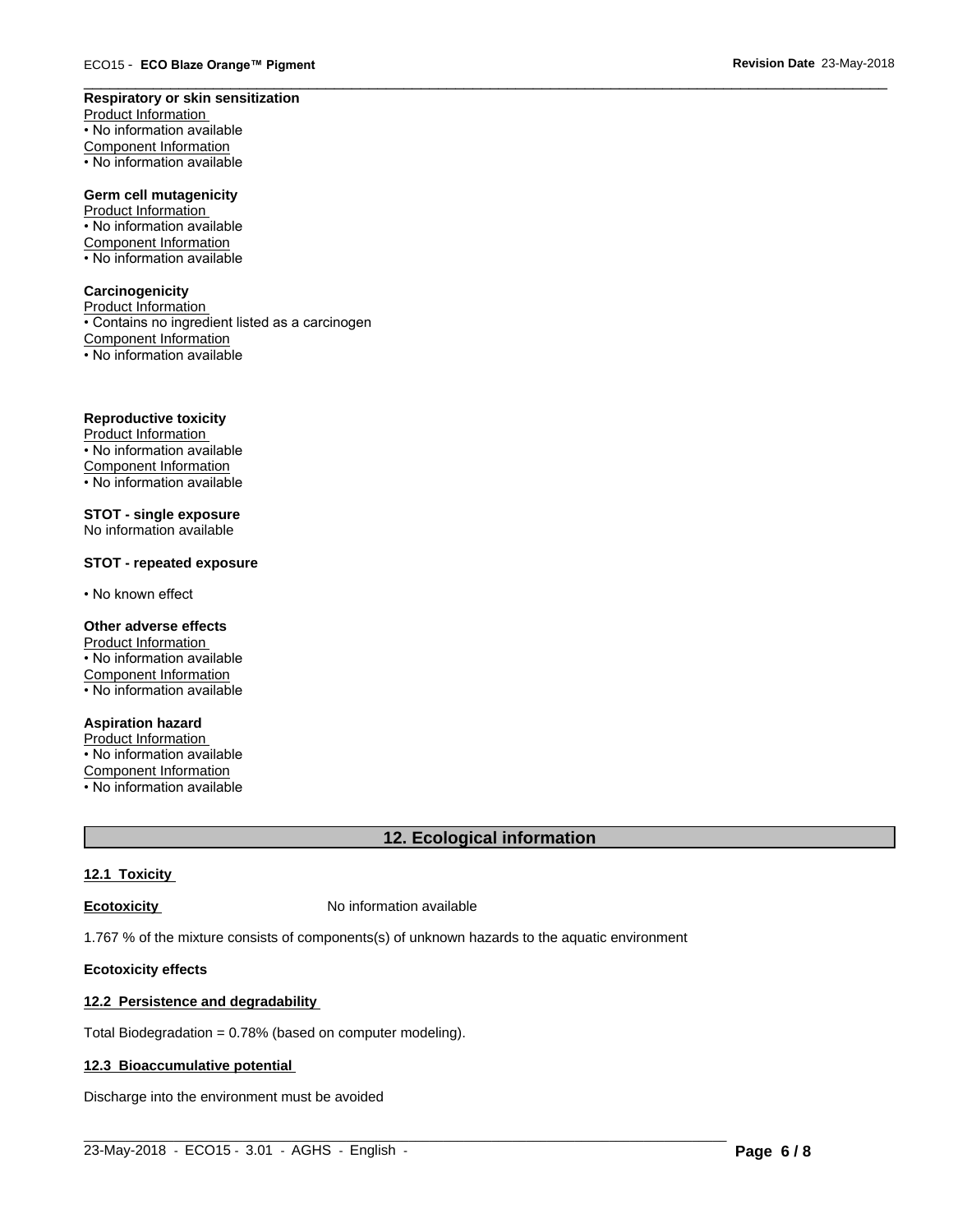#### **12.4 Mobility in soil**

No information available.

### **12.5 Other adverse effects**

No information available

## **13. Disposal Considerations**

 $\overline{\phantom{a}}$  ,  $\overline{\phantom{a}}$  ,  $\overline{\phantom{a}}$  ,  $\overline{\phantom{a}}$  ,  $\overline{\phantom{a}}$  ,  $\overline{\phantom{a}}$  ,  $\overline{\phantom{a}}$  ,  $\overline{\phantom{a}}$  ,  $\overline{\phantom{a}}$  ,  $\overline{\phantom{a}}$  ,  $\overline{\phantom{a}}$  ,  $\overline{\phantom{a}}$  ,  $\overline{\phantom{a}}$  ,  $\overline{\phantom{a}}$  ,  $\overline{\phantom{a}}$  ,  $\overline{\phantom{a}}$ 

### **13.1 Waste treatment methods**

Dispose of in accordance with federal, state, and local regulations.

#### **14. Transport Information**

| <u>DOT</u>  | Not regulated |
|-------------|---------------|
| <b>MEX</b>  | Not regulated |
| <b>IMDG</b> | Not regulated |
| <b>IATA</b> | Not regulated |

|                                                | 15. Regulatory information                                                      |
|------------------------------------------------|---------------------------------------------------------------------------------|
| 15.1 International Inventories                 |                                                                                 |
| <b>TSCA</b>                                    | Complies                                                                        |
| <b>DSL</b>                                     |                                                                                 |
| <b>EINECS/ELINCS</b>                           | Complies                                                                        |
| <b>ENCS</b>                                    |                                                                                 |
| <b>IECSC</b>                                   | Complies                                                                        |
| <b>KECL</b>                                    |                                                                                 |
| <b>PICCS</b>                                   |                                                                                 |
| <b>AICS</b>                                    |                                                                                 |
| <b>NZIoC</b>                                   |                                                                                 |
|                                                | <b>TSCA</b> - United States Toxic Substances Control Act Section 8(b) Inventory |
| <b>DSL</b> - Canadian Domestic Substances List |                                                                                 |

 **EINECS/ELINCS** - European Inventory of Existing Chemical Substances/European List of Notified Chemical Substances

 **PICCS** - Philippines Inventory of Chemicals and Chemical Substances

 **ENCS** - Japan Existing and New Chemical Substances

 **IECSC** - China Inventory of Existing Chemical Substances

 **KECL** - Korean Existing and Evaluated Chemical Substances

 **PICCS** - Philippines Inventory of Chemicals and Chemical Substances

 **AICS** - Australian Inventory of Chemical Substances

 **NZIoC** - New Zealand Inventory of Chemicals

#### **15.2 U.S. Federal Regulations**

#### **SARA 313**

Section 313 of Title III of the Superfund Amendments and Reauthorization Act of 1986 (SARA). This product contains a chemical or chemicals which are subject to the reporting requirements of the Act and Title 40 of the Code of Federal Regulations, Part 372:

| <b>Chemical Name</b>                                     | <b>SARA 313</b><br>Threshold Values<br>"∕∘ | Weight-% |  |
|----------------------------------------------------------|--------------------------------------------|----------|--|
| Basic<br>ً 41.4 Violet ان س<br>(tetrachlorozincate)<br>◡ | ب                                          |          |  |
| 73398-89-7                                               |                                            |          |  |